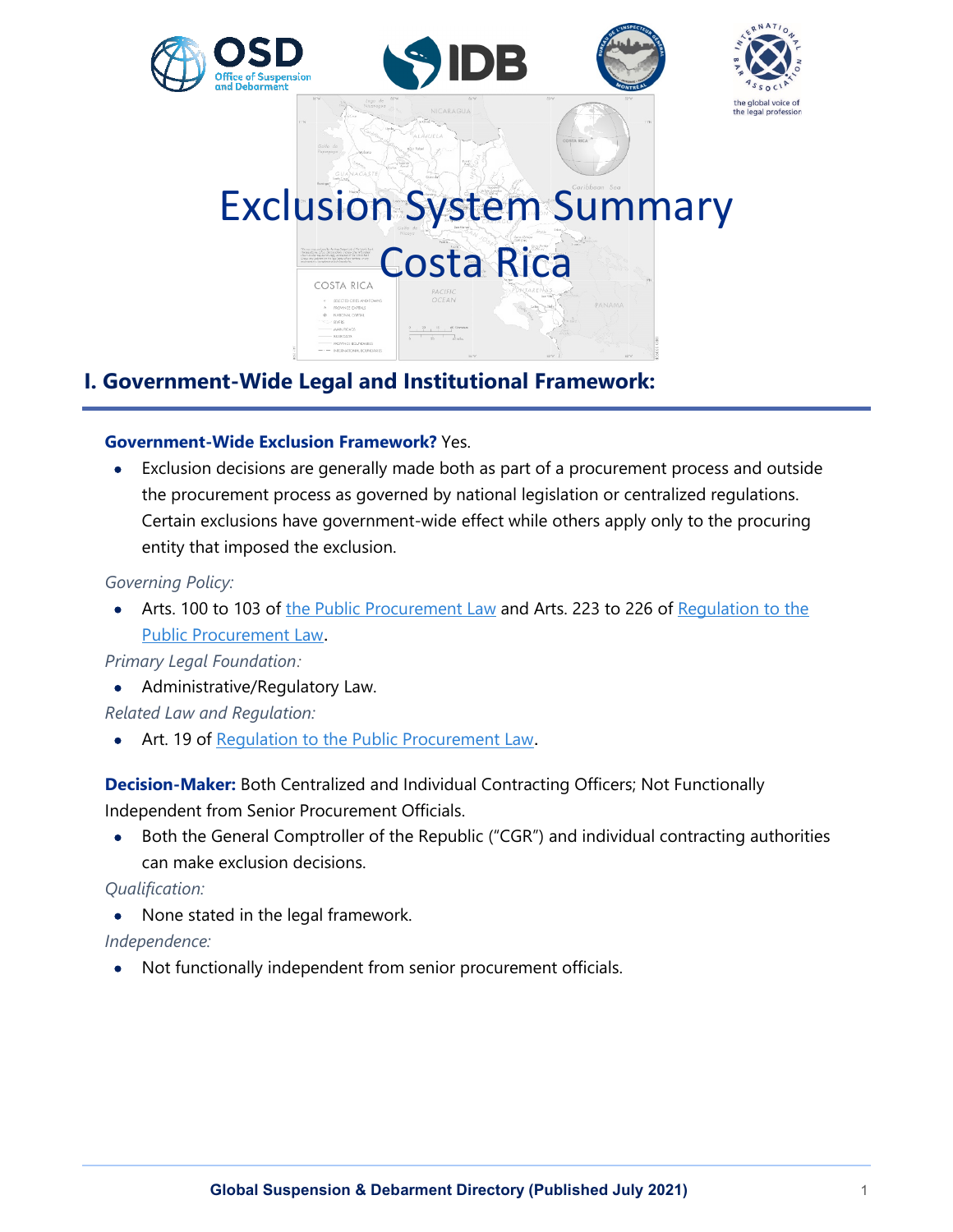# **II. Functioning and Enforcement of the Government-Wide Exclusion System:**

#### **General Provisions:**

#### *Type of Procedures:* Administrative.

*Decision Deadline:* No stated deadline for the decision-maker to make a final determination. Jurisprudence provides that the time period should be reasonable based on the individual circumstances of each case.

*Provisional Exclusions:* None.

#### **Commencement of Proceedings:** Ability to Initiate an Exclusion Proceeding.

- The decision-maker can make an exclusion decision without a prior referral.
- Non-governmental parties cannot submit complaints and/or evidence to the decision-maker.

## **Notice Requirements & Opportunity to be Heard:** Yes & Yes.

*Notice:*

- Suppliers receive notice when the decision-maker decides that grounds exist.
- Notice must contain the grounds for exclusion.
- Decision-maker must make reasoning available to the supplier only, but a brief summary of the basis for the exclusion is included in the publicly available exclusion list.

#### *Opportunity to be Heard:*

- Suppliers are entitled to present a defense to the decision-maker and may:
	- o Obtain the evidentiary record;
	- o Make a written submission to the decision-maker;
	- o Request an in-person hearing with the decision-maker;
	- o Call witnesses to an in-person hearing to testify on the supplier's behalf.
- Suppliers also have other generally applicable due process rights.

## **Appellate Review of Exclusion Decisions:** Yes.

*Nature and Forum of Review:* Administrative.

*Means Available to the Supplier:* As part of appellate review, suppliers may:

- Obtain the evidentiary record;
- Make a written submission to the appellate body.

*Duration of Appeal Process:* One to six months (on average).

#### **Legal Representation:**

• A supplier **may** be represented by counsel.

#### **Subsequent Modification of Exclusion Decision:**

• No. A supplier is not entitled to any opportunity to seek a modification or early termination of exclusion after it goes into effect.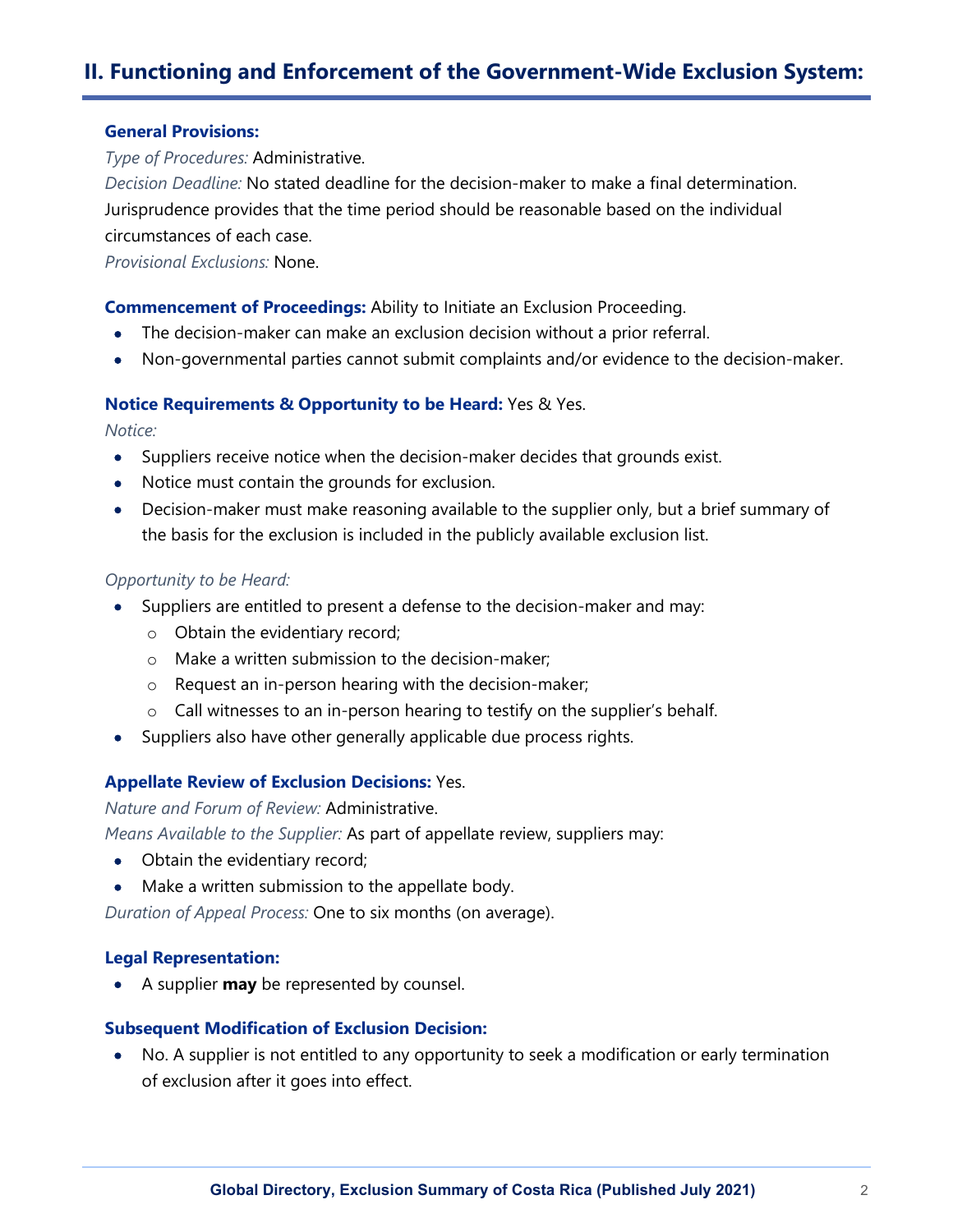# **III. Substantive Grounds for Government-Wide Exclusion:**

## **Automatic Exclusion:** Yes.

Based on a supplier's administrative judgement for the following:

- Corruption;
- Fraud;
- Repeated poor performance within three years of initial warning;
- Illegally obtaining confidential information that provides competitive advantages;
- Using subcontractors different from those disclosed to execute the contract.

## **Discretionary Exclusion:** Yes.

Based on a criminal or civil judgement against the supplier for the following:

• Collusion and/or infringing competition.

Based on an administrative finding against the supplier for the following:

- Collusion and/or infringing competition;
- Poor performance, non-performance, and/or failure to perform on public contracts.

The discretionary exclusion is a case-by-case analysis using a reasonableness and proportionality test. If exclusion is considered disproportionate, the supplier may not be sanctioned.

**Exclusion based on Bankruptcy and Cross-Debarment:** Automatic & Discretionary.

# **IV. Scope and Effect of Government-Wide Exclusion:**

## **Types of Excluded Suppliers:**

• Individuals and Corporations.

# **Scope of Exclusion:**

*Extension to Other Agencies and Organizations:*

- Exclusions based **only** on the following grounds prohibit the supplier from contracting with any federal agency or subnational government (*i.e.*, the entire Public Administration):
	- o Corruption;
	- o Fraud;
	- o Illegally Obtaining Confidential Information;
	- o Certain offenses committed during execution of public infrastructure projects; and
	- o Suppliers excluded a second time by the same procuring entity.
- Except for exclusions based on the grounds in the previous bullet, first-time exclusions are generally limited to the procuring entity that imposed the exclusion and do **not** extend across the entire federal agency or subnational governments.
- No known countries or international organizations that automatically recognize and apply exclusions from Costa Rica.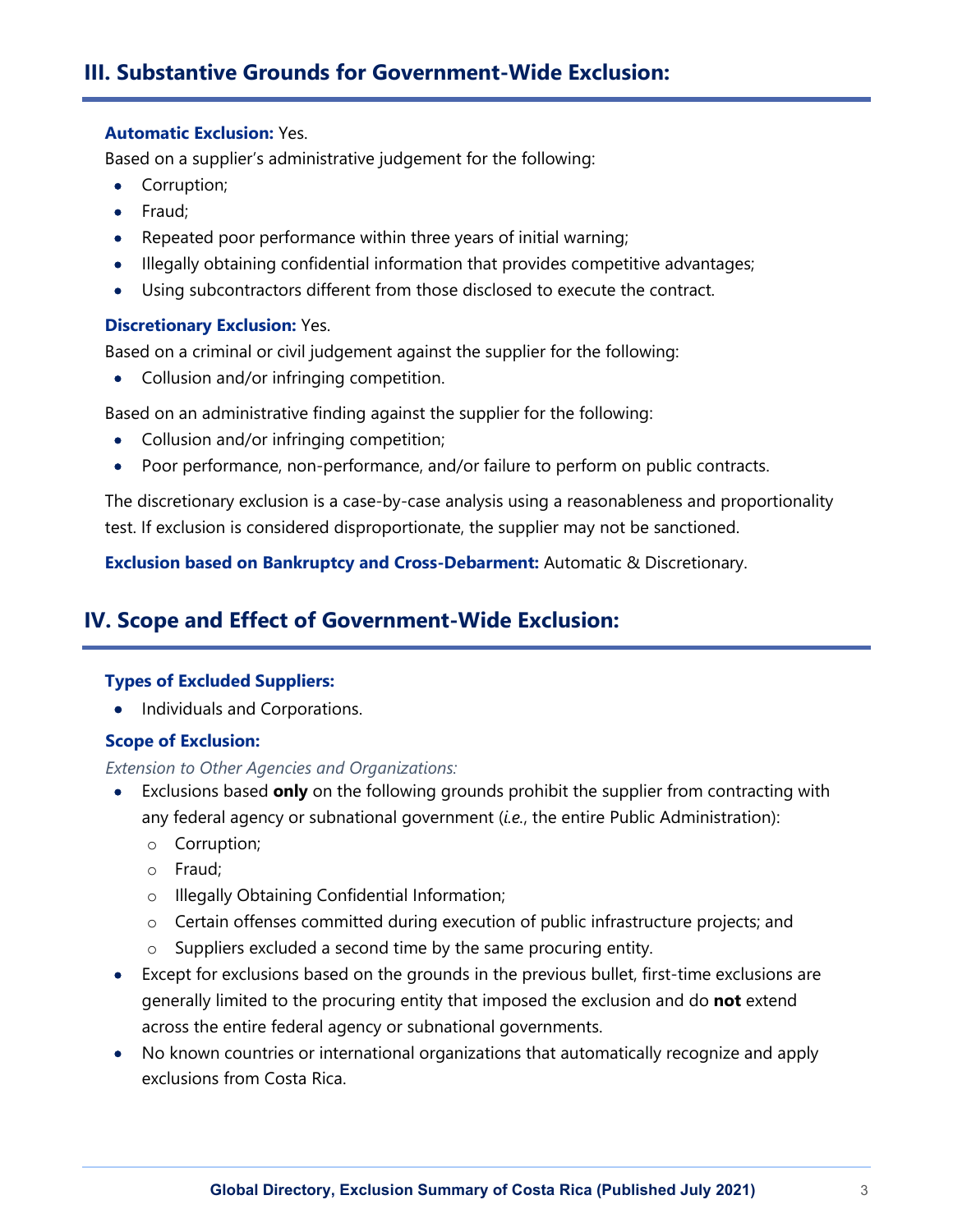# *Effect on Ongoing Contracts:*

- Ongoing contracts are **not** automatically cancelled.
- Subsequent modifications to ongoing contracts **are permitted** when the supplier is the only one suitable in the market for the provision of the goods or services needed.

# *Effect on Subcontracting:*

• Nothing in the legal framework prohibits an excluded supplier from acting as a subcontractor.

# *Effect on Excluded Individuals:*

- No explicit provision in the legal framework; however, it is likely that excluded individuals **may** be employed by a corporate supplier in a role that is not directly related to the supplier's ongoing contracts.
- Exclusion **does not** automatically extend to companies controlled by the excluded individual, although it could extend if the individual appears to be using these companies to evade the exclusion.

# *Tailoring Exclusion:*

• Yes. Exclusion **may** be limited to certain divisions, operating units, or business lines within the company, if the decision-maker so decides.

# **Effect on Affiliates:**

# *Corporate Affiliates:*

- Exclusion **may** apply to companies that the supplier controls. Decisions on affiliates are evaluated on a case-by-case basis. Affiliates used to evade the exclusion are likely to be covered by the exclusion.
- Affiliated companies **must** be given an opportunity to contest the action.

# *Extension to Affiliated Individuals:*

• Exclusion of a corporate supplier **does not** extend to individuals that own or control the supplier or executive officers.

# **Duration of Exclusions:**

# *Duration Specified in Legal Framework:*

• Depending on the severity of the supplier's action, the exclusion duration ranges from two to ten years.

# *Duration Depends on Applicable Exclusion Ground?* No.

• *Exception*: If the grounds for the exclusion is related to public infrastructure projects, the minimum duration is three years.

## *Discretion to Deviate?*

• No. The decision-maker does not have discretion to deviate outside of the two- to ten-year range specified in the legal framework.